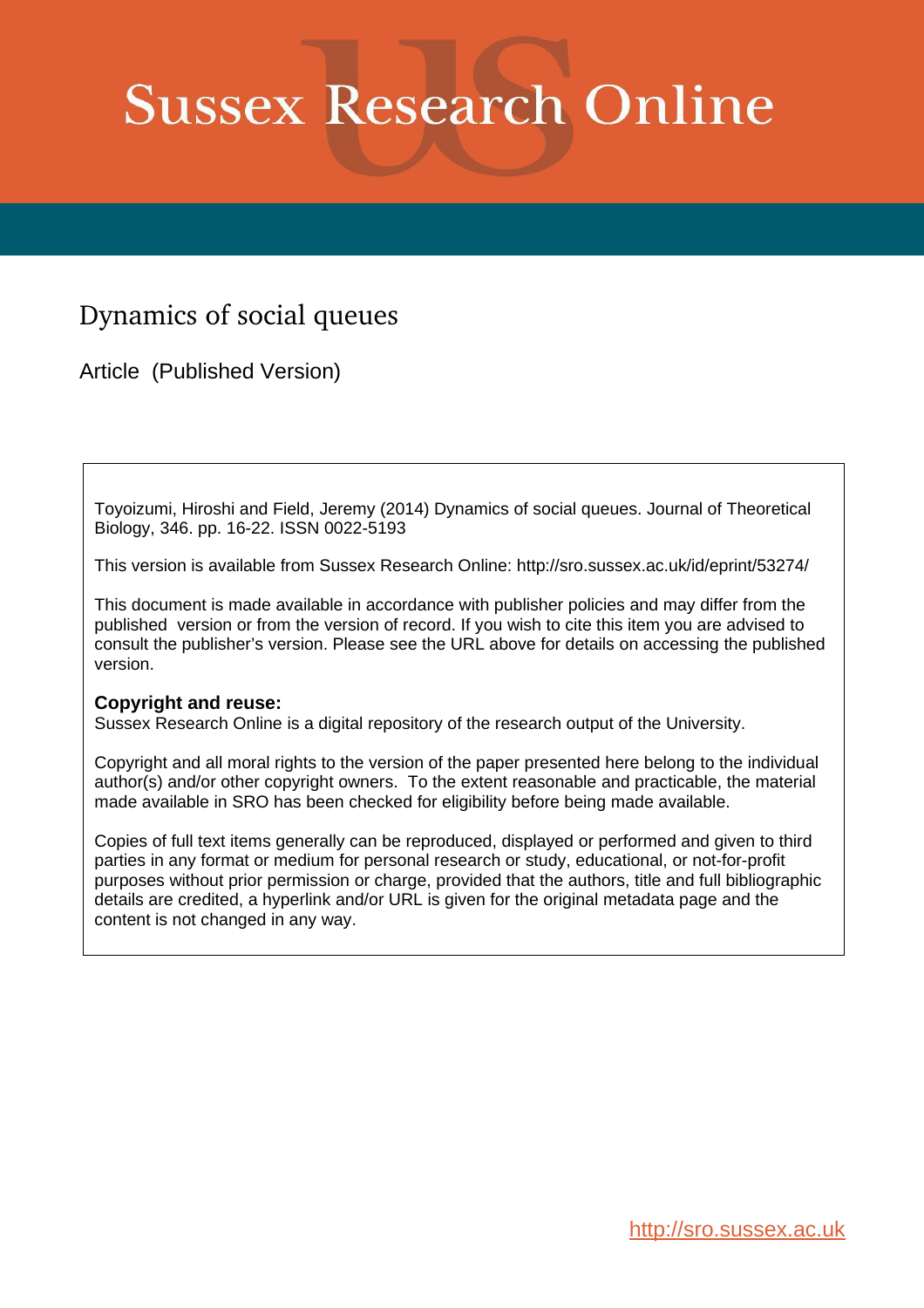Contents lists available at [ScienceDirect](www.sciencedirect.com/science/journal/00225193)

Journal of Theoretical Biology

journal homepage: <www.elsevier.com/locate/yjtbi>

## Dynamics of social queues



**Iournal** of **Theoretical Biology** 

#### Hiroshi Toyoizumi<sup>a,</sup>\*, Jeremy Field <sup>b</sup>

<sup>a</sup> Graduate School of Accounting, and Department of Applied Mathematics, Waseda University, Nishi-waseda 1-6-1, Shinjuku, Tokyo 169-8050, Japan <sup>b</sup> School of Life Sciences, John Maynard Smith Building, University of Sussex, Brighton BN1 9QG, UK

 $T$ - $\overline{O}$  $\overline{O}$ 

#### HIGHLIGHTS

#### GRAPHICAL ABSTRACT

 $\subset$ 

- We analyze queues formed by social wasps to inherit the dominant position in the nest.
- We use a transient quasi-birth-anddeath (QBD) process.
- We show that the extended nest life time due to division of labor between queen and helpers has a big impact for the nest productivity.

#### article info

Article history: Received 2 June 2013 Received in revised form 15 December 2013 Accepted 16 December 2013 Available online 27 December 2013

Keywords: Social queue Quasi-birth-and-death process Division of labor

#### **ABSTRACT**

Queues formed by social wasps to inherit the dominant position in the nest are analyzed by using a transient quasi-birth-and-death (QBD) process. We show that the extended nest lifespan due to division of labor between queen and helpers has a big impact on nest productivity.

& 2013 The Authors. Published by Elsevier Ltd. Open access under [CC BY-NC-ND license](http://creativecommons.org/licenses/by-nc-nd/3.0/).

#### 1. Introduction

A wide variety of animals are known to form simple hierarchical groups called social queues, where individuals inherit resources or social status in a predictable order. Queues are often age-based, so that a new individual joins the end of the queue on reaching adulthood, and must wait for older individuals to die in order to reach the front of the queue. While waiting, an individual

 $*$  Corresponding author. Tel.:  $+81$  3 3202 2293; fax:  $+81$  3 5286 1987. E-mail addresses: [toyoizumi@waseda.jp](mailto:toyoizumi@waseda.jp) (H. Toyoizumi), j.fi[eld@sussex.ac.uk](mailto:j.field@sussex.ac.uk) (J. Field).

may work for her group, in the process often risking her own survival and hence her chance of inheritance. Eventually, she may survive to reach the head of the queue and becomes the dominant of the group.

Queueing has been particularly well-studied in hover wasps (Hymenoptera: Stenogastrinae) [\(Field, 2008\)](#page-7-0). In hover wasp social groups, only one female lays eggs, and there is a strict, age-based queue to inherit the reproductive position. While the dominant individual (queen) concentrates on breeding, subordinate helpers risk death by foraging outside the nest, but have a slim chance of eventually inheriting dominance. Some explanations for this altruistic behavior and for the stability of social queues have been proposed and analyzed ([Field et al., 2006; Kokko and Johnstone,](#page-7-0) [1999](#page-7-0)). Since both the productivity of the nest and the chance to inherit the dominant position depend critically on group size, queueing dynamics are crucial for understanding social queues,



<sup>0022-5193 @ 2013</sup> The Authors. Published by Elsevier Ltd. Open access under [CC BY-NC-ND license](http://creativecommons.org/licenses/by-nc-nd/3.0/). <http://dx.doi.org/10.1016/j.jtbi.2013.12.017>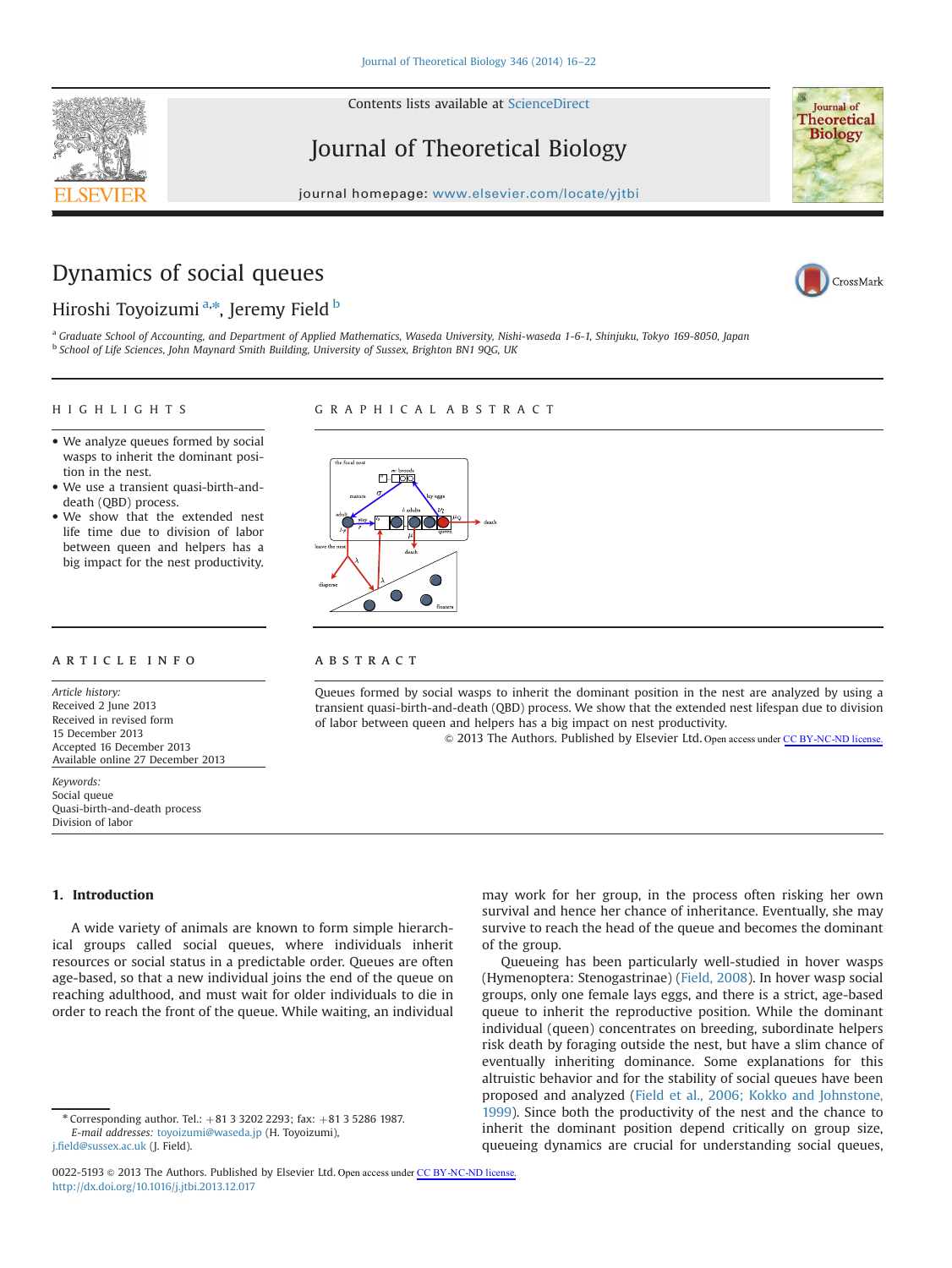but detailed analysis is lacking. Here, using hover wasps as an example, we demonstrate that some basic queueing theory and non-homogeneous birth and death processes are useful for analyzing queueing dynamics and the population demographics of social queues. Our work leads to better understanding of how environmental conditions and strategic decision-making by individuals interact to produce the observed group dynamics; and in turn, how group dynamics affect individual decision-making.

#### 2. Existing models of social queues

Various hypotheses have been proposed for the somewhat paradoxical evolution of helping behaviour, where an individual at least temporarily forfeits its own chance to reproduce and instead helps to rear another individual's offspring. A general explanation is that helpers are nearly always rearing the offspring of a relative, so that copies of the helper's genes are propagated through helping ([Hamilton, 1964\)](#page-7-0). But since the relative's offspring rarely carry as large a proportion of the helper's genes as would the helper's own offspring, natural selection should favour helping only if helpers compensate by being more productive than they would be nesting alone [\(Queller, 1996\)](#page-7-0).

There are different ways in which this could happen, some of which rely on the relatively short lifespans of adult wasps compared with the long development time of their progressively fed immature offspring ([Field, 2005](#page-7-0)). The extended parental care (EPC) implicit in progressive feeding means that a mother often dies before her offspring matures ([Queller, 1994\)](#page-7-0). For a potential helper, staying in the natal nest and rearing half-matured broods of a relative's offspring may be more productive than starting a new nest and rearing her own brood, because broods that are already part-matured are more likely to reach adulthood before the group as a whole fails (HS: Headstart hypothsis [Queller, 1989\)](#page-7-0). A subtlely different idea is that if a helper dies young, any dependent offspring that she has only part-reared can be brought to adulthood by the other individuals still remaining in the group, whereas for a female nesting independently, an early death means total brood failure (AFR: assured fitness return, [Gadagkar, 1990;](#page-7-0) [Nonacs et al., 2006\)](#page-7-0). Another explanation is that if a helper has a chance to eventually inherit dominant status, it may be worth waiting without immediate fitness return if the expected reproductive success as dominant is large enough to outweigh the chance of death while waiting in the queue (DFR: delayed fitness return, [Kokko and Johnstone, 1999; Kokko et al., 2001; Shreeves](#page-7-0) [and Field, 2002\)](#page-7-0). Further discussions of validity of these explanations can be found in [Nonacs et al. \(2006\),](#page-7-0) [Shen et al. \(2011\),](#page-7-0) [Shen](#page-7-0) [and Kern Reeve \(2010\)](#page-7-0), [Field \(2008\)](#page-7-0) and [Queller \(1996, 1994\)](#page-7-0).

These existing models aim to understand social queues from the evolutionary perspective of rational individual decision making, using rather simple mathematical models. Here, we analyze social queue from a different perspective, that of nest or population productivity and survival. As well as the above explanations for helping, we test the effect of a fifth general characteristic of sociality in insects: division of labour (DOL). In a social nest, the dominant can concentrate on laying eggs, not risking her life by foraging away from the nest, while her helpers forage. Because of this division of labour, the queen has a considerable longer lifespan than her helpers. We investigate whether this will also increase the lifespan of the nest and the total number of reproductives dispersing from it. Note that DOL is different from EPC, because, with DOL, the queen does not necessarily expect the helpers to rear her offspring after her death.

We model the details of nest productivity in the following section by using a transient quasi-birth-and-death process, and compare nest productivity under the various models discussed above.

#### 3. Quasi-birth-and-death process for nest history of social queues

We use a transient quasi-birth-and-death (QBD) process to model not only by the number of adults but also the number of immature offspring (brood) on a nest. Fig. 1 shows an example of these dynamics in a real hover wasp nest. QBD processes are intensively studied in the queueing literatures, especially in modelling complex communication systems (see [Latouche and](#page-7-0) [Ramaswami, 1999](#page-7-0) for its good introduction). By using QBD processes, we can keep track of the complex dynamics of populations such as social queue. In QBD process, each event occurs at an exponentially discrete time with its specific rate governed by the generator of the QBD process.

Considering a focal nest, we analyze its history and the productivity until the last individual dies and the nest is terminated (Fig. 2). We measure the nest productivity by the number of individuals that disperse from the nest and potentially initiate new



Fig. 1. Observed dynamics of a social queue of hovar wasp over a 6 week period in 2001; Lines are representing the number of adults (the blue, the top line at Aug 19), larvae (the yellow, the middle line at Aug 19), and pupae (the red, the bottom line at Aug 19). Dynamics are reanalysed from the data collected by [Field et al. \(2006\)](#page-7-0).



Fig. 2. Model of the social queue.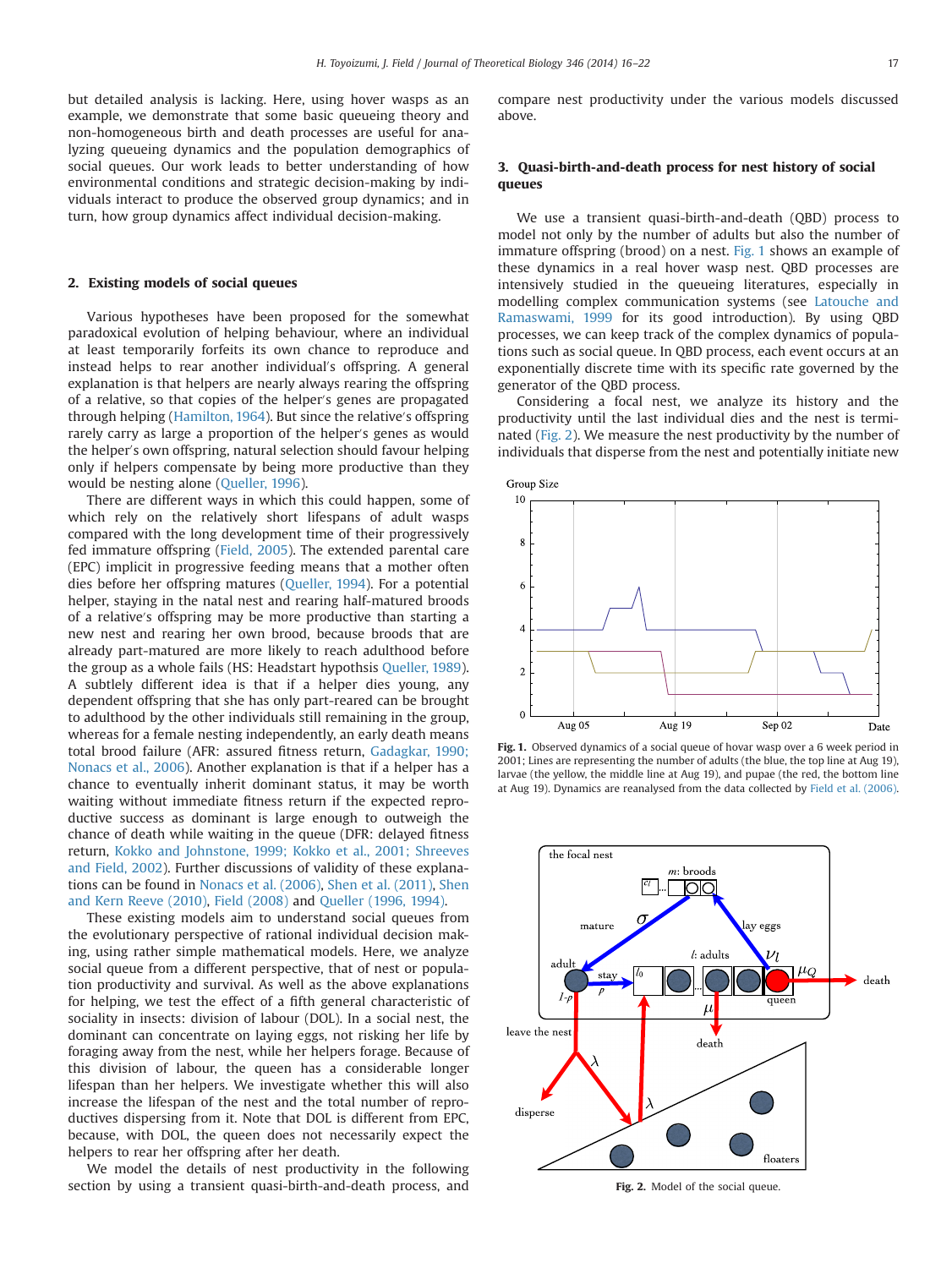nests. At time 0, a founder individual builds the nest and starts the social queue. Let  $L(t)$  be the number of adults and  $J(t)$  be the number of brood in the social queue at time t. Note that we neglect males, which are not involved in nesting in wasps and bees. The dominant queen, who is the most senior (oldest) adult in the nest, produces her brood one at a time with the rate  $\nu_l$  where l is the number of adults (including the queen herself) in the nest. When instantaneous productivity is linear with queue size ([Shreeves and Field, 2002](#page-7-0)),  $v_l = l\nu$ . For mathematical simplicity, we ignore the age of brood, and each  $I(t)$  brood becomes adult with the rate  $\sigma$  regardless of their age, which means that an individual brood need an independent exponential time to become an adult. Each adult forages and feeds brood. In a nest with  $l$  adults, at most  $c_l$  brood can be accommodated. When one of the adults dies, the number of brood may exceed the limit  $c<sub>l</sub>$ , in which case the surplus of brood will be abandoned. We assume that  $c_i$  is an increasing function of l.

A new emerging adult has two options: (1) stay in the natal nest and become a helper with probability  $p$  or  $(2)$  leave the nest and disperse with the probability  $1-p$ . We assume that a maximum number of adults can reside on the nest, denoted by  $l_0$ . When the adult population reaches  $l_0$ , all subsequent emerging adults disperse until the adult population declines due to deaths. A dispersed individual has another two choices: (2a) become a floater or (2b) found a new nest somewhere else. The floater population can be regarded as a reservoir shared among all nests in the site, and floaters join a focal nest in the site according to Poisson process with the rate  $\lambda$ . To compensate for the influx at rate  $\lambda$  from the floater population, we assume that the emerging individual from the nest should join the floater population with the average rate  $\lambda$ , or the floater population will not be stable.

Helpers that forage have a death rate  $\mu$ , but the dominant queen, who does not have to forage, has a different death rate  $\mu_0$ . At the time  $\tau$  when the last adult on the nest dies, all the brood in the nest are abandoned and the nest is terminated.

The features of the social queue QBD model are summarized in Table 1.

We assume that  $(L(t), J(t))$  forms a QBD process with the level L (*t*) and its phase *J*(*t*). The process has  $\sum_{l=1}^{l_0} (c_l + 1)$  states:

$$
\left\{ \underbrace{(1,0),(1,1),(1,2),...,(1,c_1)}_{l=1}, \underbrace{(2,0),(2,1),...,(2,c_2)}_{l=2}, \dots, \underbrace{(l_0,0),(l_0,1),...,(l_0,c_{l_0})}_{l=l_0} \right\}.
$$
\n(3.1)

The termination time  $\tau$  of the nest can be regarded as the hitting time to the boundary state  ${L(t) = 0}$ , and the social queue process  $(L(t), J(t))$  is the taboo process. Define the state probability of the social queue:

$$
p_{(l,j)} = p_{(l,j)}(t) = P\{(L(t), J(t)) = (l,j), t \le \tau\}.
$$
\n(3.2)

We use the following convention to map the two-dimensional state probabilities  $\{p_{(l,j)}(t)\}_{(l,j)}$  to the vector  $\mathbf{p}(t)$ :<br> $\mathbf{p}(t) = (\mathbf{p}_i(t), \mathbf{p}_j(t), \dots, \mathbf{p}_j(t))$ 

$$
\mathbf{p}(t) = (\mathbf{p}_1(t), \mathbf{p}_2(t), ..., \mathbf{p}_{l_0}(t))
$$
\n
$$
= \left( \underbrace{p_{(1,0)}, p_{(1,1)}, p_{(1,2)}, ..., p_{(2,0)}, p_{(2,1)}, p_{(2,2)}, ..., ..., p_{(l_0,0)}, p_{(l_0,1)}, p_{(l_0,2)}, ...}_{l=1_0} \right).
$$
\n(3.3)

The founder starts the nest at time 0 and  $(L(0), J(0)) = (1, 0)$ , so the initial probability vector is

$$
\boldsymbol{p}(0) = (1, 0, 0, \dots, 0, 0, 0, \dots, 0, 0, 0). \tag{3.4}
$$

The dynamics of social queue QBD processes are described by the

following Kolmogorov equation:

$$
\frac{d}{dt}\mathbf{p}(t) = \mathbf{p}(t)\mathbf{Q},\tag{3.5}
$$

where **Q** is the infinitesimal generator of QBD process and defined by

$$
Q = \begin{pmatrix} A(1) & B(1) & 0 & \cdots & 0 \\ D(2) & A(2) & B(2) & 0 & \cdots & 0 \\ 0 & D(3) & A(3) & B(3) & \cdots & 0 \\ \vdots & \vdots & \ddots & \vdots & \vdots & \vdots \\ 0 & \cdots & D(l_0 - 2) & A(l_0 - 2) & B(l_0 - 2) & 0 \\ 0 & \cdots & 0 & D(l_0 - 1) & A(l_0 - 1) & B(l_0 - 1) \\ 0 & \cdots & 0 & 0 & D(l_0) & A(l_0) \end{pmatrix}.
$$
(3.6)

Here  $B(t)$ ,  $A(t)$ ,  $D(t)$  and 0 are submatrices, and each represents a specific movement of social queue dynamics summarized in Table 2 (see also Fig. 3 and [Appendix A](#page-6-0) for the detailed mathematical model).

Since the matrix  $Q$  has the two-layered coordination system, its element is expressed as  $\mathbf{Q}_{\{(l,j),(m,i)\}}$ . Eq. (3.5) can be solved formally, and

$$
\mathbf{p}(t) = \mathbf{p}(0) \exp\{\mathbf{Q}t\},\tag{3.7}
$$

Table 1

Features of the QBD social queue model.

| Features                           | Notation Remark   |                                                                 |
|------------------------------------|-------------------|-----------------------------------------------------------------|
| Large group size $(2+)$            | $l_0 \geq 2$      | Upper limit of group size                                       |
| Separation of adults<br>and broods | (L(t), J(t))      | No distinction among eggs, larvae and pupa                      |
| Linearity of<br>Reproduction       | $\nu_1 = l\nu$    | Eggs laid at a rate proportional to the group<br>size           |
| Long maturation time               | $1/\sigma$        | Exponential time, with no ageing effect                         |
| Brood capacity                     | C <sub>I</sub>    | Maximum number of brood allowed with l<br>adults                |
| Staying ratio                      | р                 | Random decision                                                 |
| Floaters                           | λ                 | The rate of Poisson arrival of floaters                         |
| Division of labour                 | $\mu$ and $\mu_0$ | Mortality difference between queens and                         |
|                                    |                   | helpers                                                         |
| Progressively feed<br>brood        | $\tau$            | Part-reared offspring abandoned at the<br>termination of a nest |

| Table 2                   |  |
|---------------------------|--|
| Transition rate matrices. |  |

| Matrix | Transition                    | Meaning                                       |
|--------|-------------------------------|-----------------------------------------------|
| Q      | $(l, j) \rightarrow (m, i)$   | Generator of social queue OBD process         |
| B(l)   | $(l, j) \rightarrow (l+1, i)$ | Emergence of an adult or joining of a floater |
| A(l)   | $(l, j) \rightarrow (l, i)$   | Birth of a brood or dispersal of an adult     |
| D(l)   | $(l, j) \rightarrow (l-1, i)$ | Death of an adult                             |
| 0      | $(l, j) \rightarrow (m, i)$   | No transitions                                |



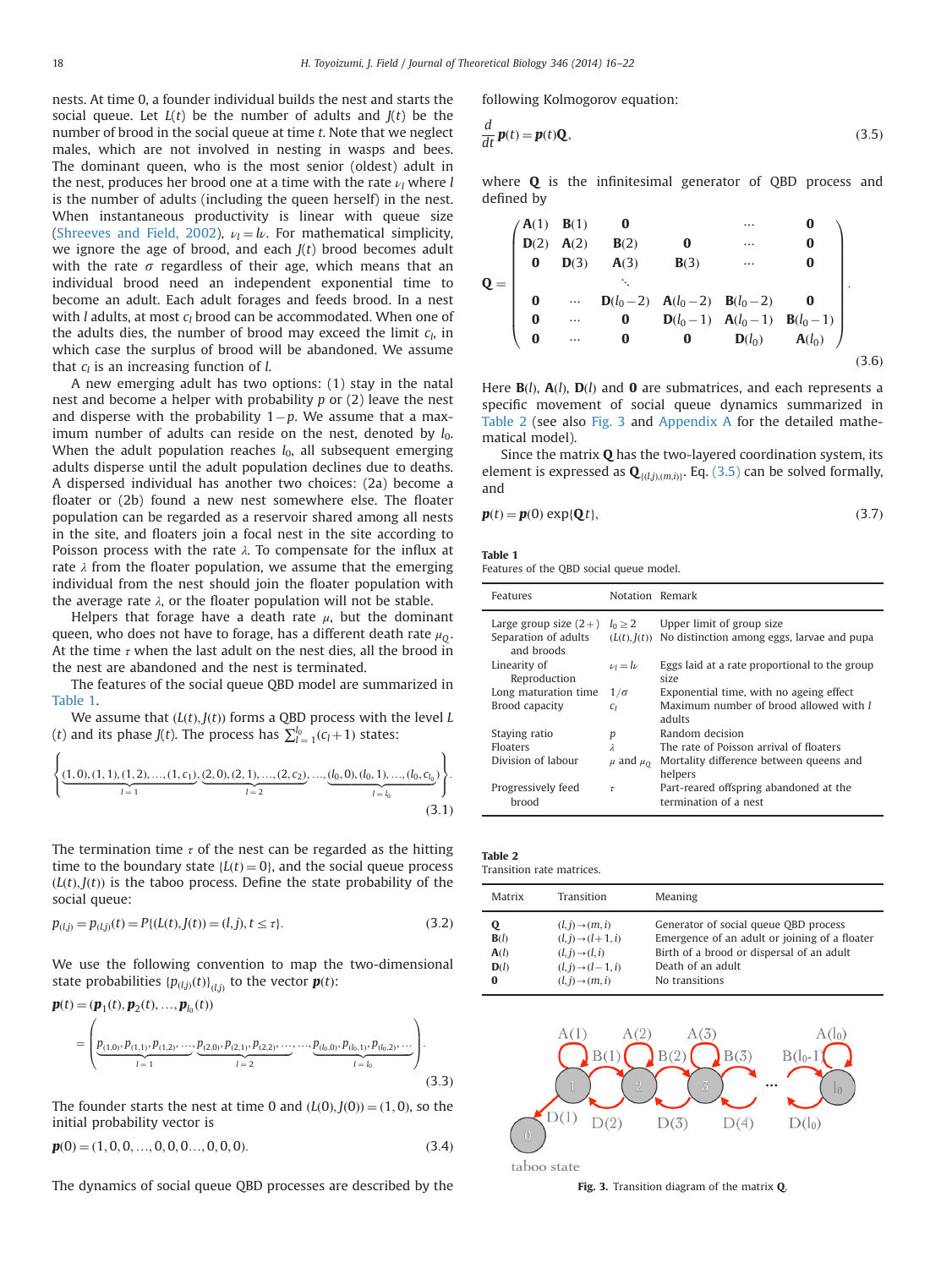<span id="page-4-0"></span>where the exponential should be interpreted as the matrix exponential and

$$
\exp(\mathbf{A}) = \sum_{n=0}^{\infty} \frac{\mathbf{A}^n}{n!}.
$$
 (3.8)

We estimate the total productivity of the social queue by  $r_{\text{next}}$ , which is the net rate of growth in the number of individuals that disperse and produce new nests. Since one original nest is terminated at the end and some dispersed individuals join the floater population with the average rate  $\lambda$ , we have

$$
r_{nest} = \frac{E[H] - 1}{E[\tau]} - \lambda,\tag{3.9}
$$

where  $E[H]$  is the expected number of adults dispersing from the focal nest, and can be obtained by transient QBD analysis (see [Appendix B](#page-6-0)). If  $r_{nest}$  is positive, the number of nests increases, and the larger the value of  $r_{nest}$  the more rapidly the population grows.

Now we check a simple analytically tractable but interesting example, which will be the basis of our analysis. When  $l_0 = 1$ ,  $c_1 = \infty$ ,  $\nu_1 = \nu$ ,  $\lambda = 0$  and  $p = 0$ , the system represents a population of lone breeders with no brood capacity limit, no helpers and no floaters. All emerging wasps will disperse. In this case, the brood population process  $J(t)$  turns out to be a transient  $M/M/\infty$  queue with the arrival rate  $\nu$  and the departure rate  $\sigma$  starting from

Table 3

Social queue models with linear brood capacity  $c_l = 5l$  and linear reproduction rate  $\nu_l = 2l$ .

 $J(0) = 0$ . It is well-known that the marginal distribution of a transient  $M/M/\infty$  queue is a Poisson distribution, and

$$
P\{J(t) = j\} = \frac{\rho(t)^{j}}{j!}e^{-\rho(t)},
$$
\n(3.10)

where  $E[J(t)] = \rho(t) = \nu(1 - e^{-\sigma t})/\sigma$ . Because the nest termination<br>time  $\sigma$  is simply the lone breeder's exponential lifetime with the time  $\tau$  is simply the lone breeder's exponential lifetime with the death rate  $\mu$  independent of  $J(t)$ ,  $E[H]$  can be calculated directly as

$$
E[H] = E\left[\int_0^{\tau} \sigma J(t) dt\right] = \sigma \int_0^{\infty} E[J(t)1_{\{t \le \tau\}}(t)] dt
$$
  
=  $\sigma \int_0^{\infty} E[J(t)]P\{t \le \tau\} dt = \int_0^{\infty} \nu (1 - e^{-\sigma t})e^{-\mu t} dt = \frac{\nu}{\mu} - \frac{\nu}{\sigma + \mu}.$ 

Since  $E[\tau] = 1/\mu$ , the growth rate of nests in a population of lone breeders is

$$
r_{\text{nest}} = \nu \left( 1 - \frac{\mu}{\mu + \sigma} \right) - \mu. \tag{3.11}
$$

For example, let  $\mu = 1$ ,  $\nu = 2$  and  $\sigma = 1/2$ . On average, over the period of her unit life time, the lone breeder will produce 2 brood. At first sight,  $r_{\text{next}}$  should be  $\nu-\mu=1$ . However, on average, it takes two units of time for brood to mature, and those brood that fail to mature before the death of the lone breeder (the ratio  $\mu/(\sigma+\mu)=2/3$ ) will be "wasted". Thus the net growth rate is

| Model                         | $1/\sigma$ |     | $1/\mu$ | $1/\mu_0$ |      | $E[\tau]$ | E[H]     | $r_{nest}$ |
|-------------------------------|------------|-----|---------|-----------|------|-----------|----------|------------|
| Lone breeder $(c_i = \infty)$ |            |     |         |           |      |           | 2/3      | $-1/3$     |
| Simple social queue           |            | 1/2 |         |           |      | 1.28801   | 0.759516 | $-0.18671$ |
| Social queue with DOL         |            | 1/2 |         |           |      | 1.61677   | 1.63728  | 0.394169   |
| With floater (FLT)            | ∠          | 1/2 |         |           | 1/10 | 1.40143   | 0.961348 | $-0.12758$ |
| With $DOL + FLT$              |            | 1/2 |         |           | 1/10 | 1.88688   | 2.33406  | 0.607017   |
| All stay                      |            |     |         |           |      | 4.26263   | 8.28762  | 1.70965    |



Fig. 4. Distribution of the group size of adults in the nest. The upper left-hand and upper right-hand graphs show the distributions derived by OBD models of simple social queues and social queues with DOL, respectively. The lower graph shows the real distribution of group sizes observed during censusing of 96 nests over 6 week period ([Field](#page-7-0) [et al., 2006\)](#page-7-0), including the number of vacant nests observed (queue size 0).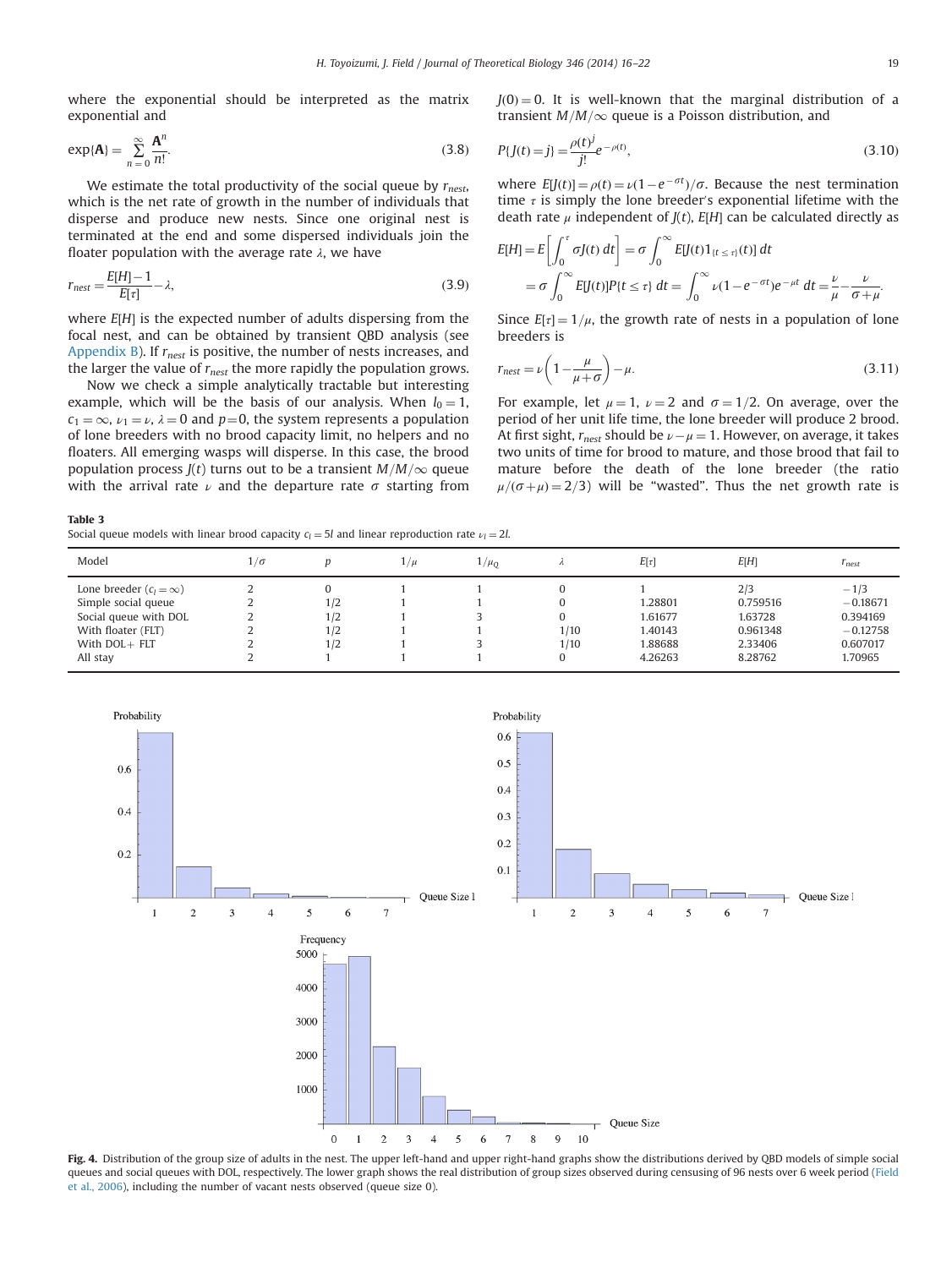negative and  $r_{\text{nest}} = -1/3$ . The population of lone breeders will not survive in this environment and will go extinct. Note that when  $\sigma \rightarrow \infty$  (no need for progressive feeding), we have a mass provisioning model [\(Field, 2005\)](#page-7-0), and its productivity is  $r_{\text{nest}} = \nu - \mu.$ 

#### 4. Numerical examples of social queue models

A population of lone breeders faces extinction because of the long maturation time of brood, as seen above. Now we determine whether extinction is still inevitable under social queueing. The results are summarized in [Table 3](#page-4-0) and [Figs. 4](#page-4-0) and 5(a). In these numerical analyses, parameters such as  $p = 1/2$ ,  $\sigma = 1/2$ ,  $\mu_0 = 1/3$ ,  $l_0 = 7$  and  $\lambda = 1$  (the unit time is set to have  $\mu = 1$ ) are in line with the natural social queues of hover wasps, and derived from the observational data collected by [Field et al. \(2006\).](#page-7-0) The group size



Fig. 5. Comparison of the nest productivities for various parameters. Lone, simple and DOL represent the nest productivity  $r_{nest}$  of lone breeders, simple social queues and social queues with division of labor, respectively. The other parameters are as in [Table 3](#page-4-0). (a) The nest productivity and the maturation rates  $\sigma$ . (b) the nest productivities and the life span of queen  $1/\mu_Q$ , and (c) the nest productivities of social queue with DOL and the maximum number of adults  $l_0$ .

distributions in [Fig. 4](#page-4-0) are based on the ratio of the expected times spent in the state  $L(t) = l$ .

By changing the key parameters, we can analyse and compare the impacts of various potential strategies of hover wasps, which cannot be observed in real world.

#### 4.1. Simple social queue

In the simple social queue, emerging helpers rear the brood of the queen even after her death. Thus, we take into account the effect of EPC (extended parental care), but not the effect of longer lifespans due to DOL (division of labor) There is a positive impact on  $r_{nest}$ , which improves by 0.14659 (= -0.18671 - (-1/3)), but this impact is limited and  $r_{nest}$  is still negative. This is because the time for rearing adult helpers is longer than the lifetime of the initially lone queen. In other words, a simple social queue cannot solve the problem of long offspring maturation time.

#### 4.2. Social queue with division of labor

A social queue with DOL in addition to EPC can have positive  $r_{\text{nest}}$ . Even though obtaining helpers is still rare, as seen in the second graph of [Fig. 4,](#page-4-0) once the queen gets helpers, the nest has a longer time span and the social queue can be productive. The impact of DOL is 0.580879 ( $=$ 0.394169  $-$ ( $-$ 0.18671)), which is considerably higher than the effect of simple social queue with EPC only. See also Fig. 5(a) which compares  $r_{nest}$  for various maturation rates  $\sigma$ . Note that lone breeders have negative  $r_{nest}$ unless the brood maturation time is shorter than the expected adult life span.

#### 4.3. Effect of floaters

Floaters might represent a backup for existing nests. Thus, we checked the effect of floating on  $r_{nest}$ . As seen in [Table 3,](#page-4-0) floaters have an impact on improving  $r_{nest}$  especially for social queues with DOL.

#### 4.4. Staying decision

From the perspective of nest productivity, all individuals should stay in the nest until the nest reaches its full capacity  $l_0$ , when the nest then has the maximum adult dispersal rate (see the column "All Stay" in [Table 3](#page-4-0)). However, in nature almost half of the emerging individuals disperse even from shorter queues (the observational data collected for [Field et al., 2006](#page-7-0)). This might be explained by the balance between fitness benefits for individuals and nests.

#### 4.5. Other parameters

Because the expected maturation time  $1/\sigma$  has a substantial impact on queue dynamics, we illustrate the nest productivity for various  $\sigma$  in Fig. 5(a). It clearly indicates that the longer maturation time  $1/\sigma$  will have a large negative impact on nest productivity, but a social queue with DOL can compensate for this to some degree.

The lifespan of the queen  $1/\mu<sub>0</sub>$  and the number of adult residents in the nest  $l_0$  will also have some impact on  $r_{nest}$ , which is shown in Fig.  $5(b)$  and (c). They show the robustness to perturbations around the empirically estimated parameters such as  $1/\mu_0 = 3$  and  $l_0 = 7$ , which we used in previous analyses.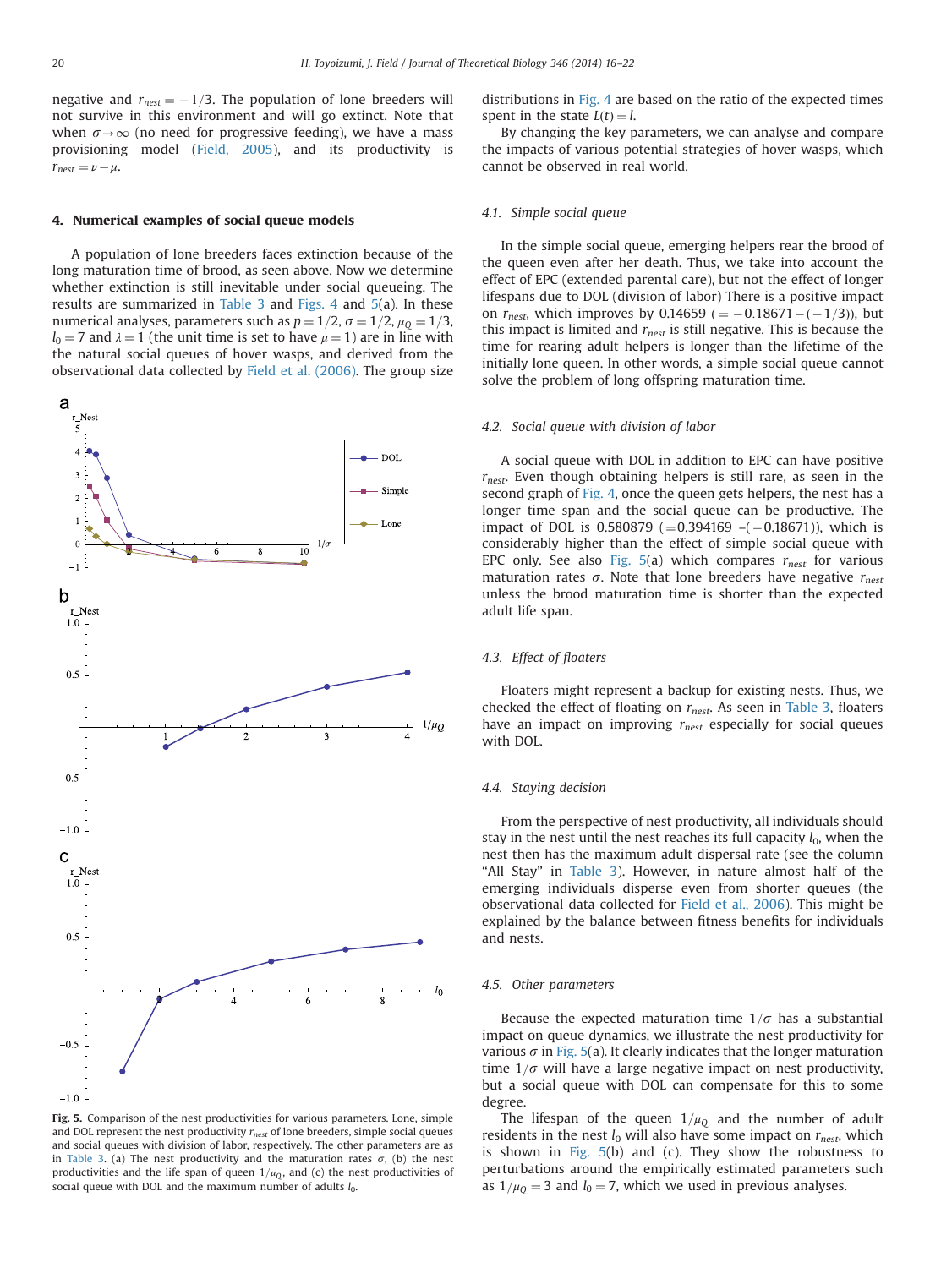#### <span id="page-6-0"></span>5. Conclusion

We show that a transient QBD model can be applied to estimate the productivity of complex dynamic systems such as social queues. Applying QBD analysis to the social queue, we can analyse various potential strategies of hover wasps: lone breeding, simple social queueing and social queueing with DOL. It is apparent that the productivity of the strategies increases in this order.

Our analysis shows that lone breeding and simple social queueing that includes EPC fail to maintain a viable population with realistic parameter values. On the other hand, DOL, which extends queen lifespan, will significantly increase the productivity of a simple social queue. The numerical analysis shows that the impact of DOL on nest productivity is slightly greater than the impact of simple social queueing itself. Thus, DOL might be one of the main benefit of social queues.

#### Appendix A. The matrices of QBD

Here we summarize the definitions of matrices our QBD model. The matrix **B**(*l*) is  $(c_l + 1) \times (c_{l+1} + 1)$ -submatrix and represents the increase of adult population (transition  $l \rightarrow l+1$ ) and is defined by

$$
\mathbf{B}(l) = \begin{bmatrix}\n0 & 1 & 2 & \cdots & c_l & c_l + 1 & \cdots & c_{l+1} \\
0 & \lambda & 0 & 0 & & \cdots & 0 & 0 & \cdots & 0 \\
1 & p\sigma & \lambda & 0 & & \cdots & 0 & 0 & \cdots & 0 \\
0 & 2p\sigma & \lambda & & & \cdots & 0 & 0 & \cdots & 0 \\
\vdots & & & & & \ddots & & & \\
c_l & 0 & \cdots & 0 & (c_l - 1)p\sigma & \lambda & 0 & 0 & \cdots & 0 \\
0 & \cdots & 0 & 0 & & c_l p\sigma & \lambda & 0 & \cdots & 0\n\end{bmatrix}
$$
\n(A.1)

The diagonal element  $\lambda$  is the inflow rate from the floater population following a Poisson process, and the term  $jp\sigma$  in the lower off-diagonal is the maturation rate of adults (an immature brood becomes an adult) which decide to stay on the nest (with probability p), resulting in the number of brood on the nest decreasing by one  $(j \rightarrow j-1)$ . The matrix  $A(l)$  represents the dynamics of brood that mature to produce adults which then leave the nest (the transition inside the level l), and is defined by

$$
\mathbf{A}(l) = \begin{pmatrix} a_{l,0} & \nu_l & 0 & 0 & \cdots & 0 \\ (1-p)\sigma & a_{l,1} & \nu_l & 0 & \cdots & 0 \\ 0 & 2(1-p)\sigma & a_{l,2} & \nu_l & \cdots & 0 \\ 0 & \cdots & 0 & (c_l-1)(1-p)\sigma & a_{l,c_l-1} & \nu_l \\ 0 & \cdots & 0 & 0 & c_l(1-p)\sigma & a_{l,c_l} \end{pmatrix},
$$
(A.2)

for  $l = 1, 2, ..., l_0 - 1$ . The diagonal terms represent aggregated outbound flow (transition  $(l, j) \rightarrow$  other states) and when  $l = 2$ ,  $..., l_0 - 1,$ 

$$
a_{l,j} = \begin{cases} -\lambda - (l-1)\mu - \mu_Q - \nu_l - j\sigma & \text{for } j \neq c_l, \\ -\lambda - (l-1)\mu - \mu_Q - j\sigma & \text{for } j = c_l, \end{cases}
$$
(A.3)

and when  $l=1$ 

$$
a_{1,j} = \begin{cases} -\lambda - \mu - \nu_1 - j\sigma & \text{for } j \neq c_1, \\ -\lambda - \mu - j\sigma & \text{for } j = c_1. \end{cases}
$$
 (A.4)

The upper off-diagonal terms  $\nu_l$  represent the rate of brood production when there are l adults, resulting in an increase in the number of broods  $(j \rightarrow j+1)$ . The term  $j(1-p)\sigma$ , which is the lower off-diagonal of  $A(l)$ , is the maturation (emergence) rate of adults that disperse, again resulting in a decrease in the number of brood  $(j\rightarrow j-1)$ . The matrices  $A(1)$  and  $A(l_0)$  correspond to boundary of the state space (the brink of termination and the saturated nest), and they have slightly different elements from the other  $A(l)$ , because they represent the extremes (boundaries) of the maximum and minimum possible adult population. In the case of  $A(1)$ , only the diagonal elements are different and represented in (A.4), since a lone dominant queen  $(l=1)$  has to forage for herself. Note  $a_{1,i}$  includes the outflow  $\mu$  to the taboo state {*l* = 0}. On the other hand, for  $A(l_0)$ , at the maximum adult group size,

$$
\mathbf{A}(l_0) = \begin{pmatrix} a_{l_0,0} & \nu_{l_0} & 0 & 0 & 0 & \cdots & 0 \\ \sigma & a_{l_0,1} & \nu_{l_0} & 0 & 0 & \cdots & 0 \\ 0 & 2\sigma & a_{l_0,2} & \nu_{l_0} & 0 & \cdots & 0 \\ & & & \ddots & & & \\ 0 & 0 & \cdots & 0 & (c_{l_0}-1)\sigma & a_{l_0,(c_{l_0}-1)} & \nu_{l_0} \\ 0 & 0 & \cdots & 0 & 0 & c_{l_0}\sigma & a_{l_0,c_{l_0}} \end{pmatrix},
$$
\n(A.5)

where the diagonal terms,

$$
a_{l_0,j} = -(l_0 - 1)\mu - \mu_Q - \nu_{l_0} - j\sigma,
$$
\n(A.6)

reflecting the fact that no further floaters can join, and the lower off-diagonal elements j $\sigma$  reflect the fact that all emerging adults must disperse. The matrices  $D(l)$  represent deaths (the transition  $l\rightarrow l-1$ ) for  $l\geq 2$ . The death rate of dominant queen  $(\mu_0)$  is less than the death rate of helpers and lone queens  $(\mu)$ : helpers and lone queens have the same death rate ([Shreeves and Field, 2002;](#page-7-0) [Field et al., 2000](#page-7-0)). Thus,

$$
\mathbf{D}(l) = \{ (l-1)\mu + \mu_{Q} \} \mathbf{I}_{l \to l-1} \quad \text{for } l \ge 2,
$$
\n(A.7)

where  $I_{l\rightarrow l-1}$  is defined by

$$
\mathbf{I}_{l \to l-1} = c_{l-1} \qquad \begin{pmatrix} 0 & 1 & \cdots & c_{l-1} \\ 1 & 0 & \cdots & 0 \\ 0 & 1 & \cdots & 0 \\ \vdots & & \ddots & \vdots \\ 0 & \cdots & 0 & 1 \\ c_{l} & & 0 & \cdots & 0 \end{pmatrix} . \tag{A.8}
$$

#### Appendix B. Evaluation of  $E[\tau]$  and  $E[H]$

First we estimate  $E[\tau]$ , the expected time to the termination of the nest. Since  $P{L(t) = l, J(t) = j, \tau \ge t | L(0) = m, J(0) = i}$  $(\exp{\lbrace \mathbf{Q}t \rbrace})_{\{(m,i),(l,j)\}}$ , we have

$$
P\{\tau \ge t\} = \mathbf{p}(0) \exp\{\mathbf{Q}t\} \mathbf{1},\tag{B.1}
$$

where  $1 = (1, 1, ..., 1)$ . Since **Q** is a sub-stochastic matrix, it has its inverse, and we have

$$
E[\tau] = \int_0^\infty P\{\tau \ge t\} dt = \int_0^\infty \boldsymbol{p}(0) \exp\{\mathbf{Q}t\} \mathbf{1} dt = \boldsymbol{p}(0) (-\mathbf{Q})^{-1} \mathbf{1}.
$$
\n(B.2)

Here we used the relation of integral of matrix exponential and the inverse:  $(-\mathbf{Q})^{-1} = \int_0^\infty \exp\{\mathbf{Q}t\} dt$ . Let  $T(l,j)$  be the cumulated time<br>spent in  $(l,i)$  until the termination of the nest. Similarly we can spent in  $(l<sub>j</sub>)$  until the termination of the nest. Similarly, we can calculate its mean  $E[T(l, j)]$  as

$$
E[T(l,j)] = E\left[\int_0^{\tau} 1_{\{(L,j) = (l,j)\}}(t) dt\right] = \mathbf{p}(0)(-\mathbf{Q})^{-1} \mathbf{1}_{(l,j)},
$$
(B.3)

where  $1<sub>S</sub>(t)$  is the indicator function of the set S and  $\mathbf{1}_{(l,j)}$  is the vector whose elements are all 0 but only  $(l,j)$ -element is 1.